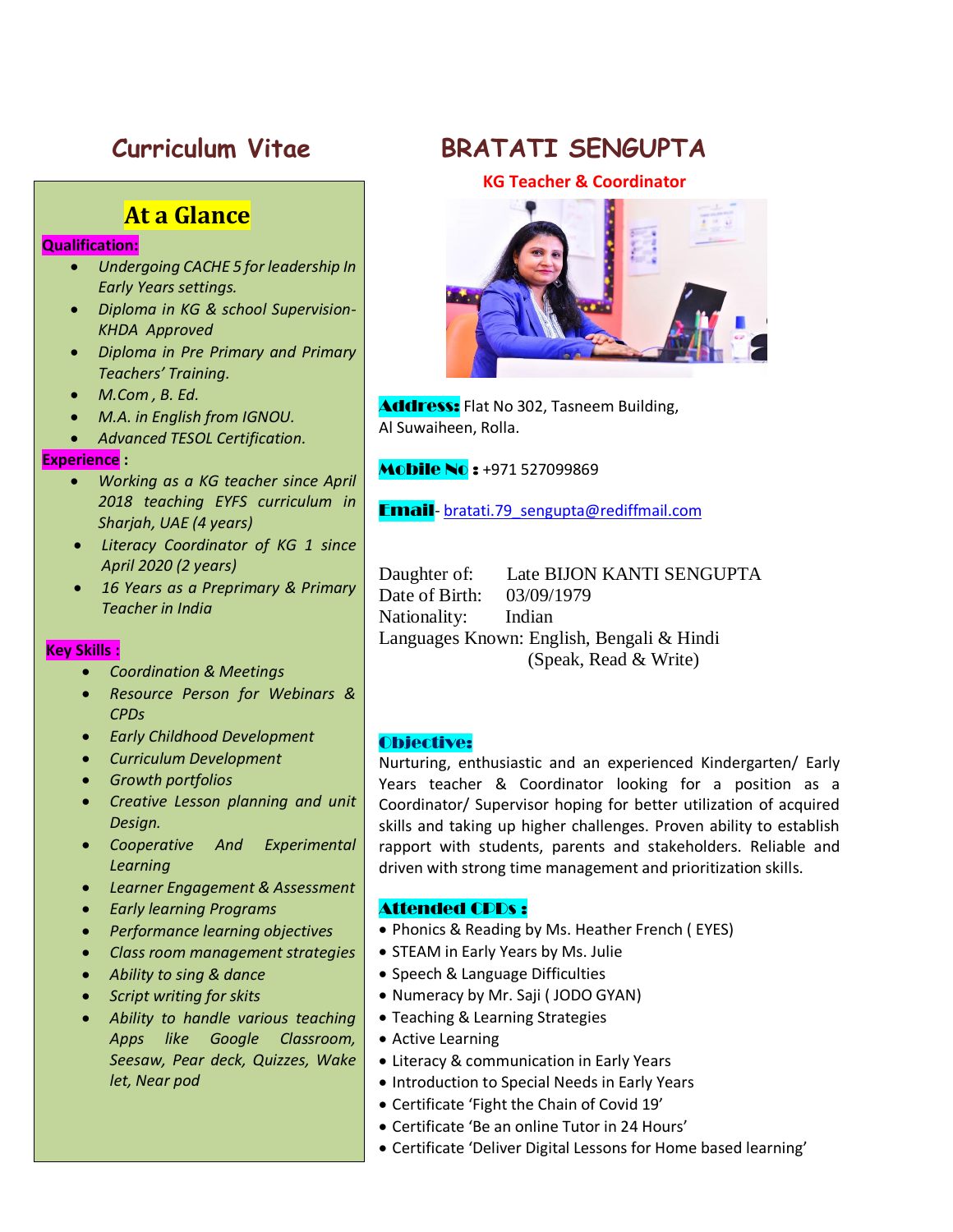- Certificate 'Nearpod Connecting with students virtually'
- Certificate 'Digital Instructions for nearpod Beginners.'
- Certificate 'Flocabulary'
- Webinar Certificate 'Beginners Guide to Wakelet'
- Webinar Certificate 'Become a Wakelet Pro'.
- Webinar on How to be an effective teacher
- Webinar Letter Land
- Webinar Moodle
- Certificate Pediatric First Aid
- Certificate First Aid
- Certificate keeping Students engaged
- Certificate lead forward
- $\bullet$  Certificate solving with mindsets
- Certificate Teach forward with best strategies
- $\bullet$  Certificate Coping with changes
- Certificate Doing more with Google Classroom.
- QRTA- Learning skills learned at the times of COVID
- STEM Enquiry and the effect of mindset.
- Webinar Snappy Phonics
- SEA E- safety
- Certificate Hybrid learning, A new model for future learning

## Conducted Webinars & CPDs as a Resource Person :

- Webinar on Phonics in Early Years.
- Webinar for Guided reading in Early years
- CPD on Supporting Speech Language and Communication in Classroom.

## Present Roles & Responsibilities :

Program Planning, Development, and Evaluation

- Initiate and study the feasibility of a work-based learning program.
- **•** Effectively use community resources.
- Develop objectives and responsibilities for the program.
- Include student self-knowledge exploration and planning in a team-oriented approach.
- Design the program to include continued improvement and re-evaluation.
- Work closely with school counselor(s).
- Related-Class Instruction
- Review and evaluate curriculum.
- Develop curriculum for both general-related and specific-related instruction; link
- efforts with other career and technical education staff to provide specific-related
- **•** instruction.
- Consider special needs of disabled, at-risk, disadvantaged, and talented and gifted
- students.
- Develop outcome-based, measurable student objectives.
- Correlate classroom and on-the-job training.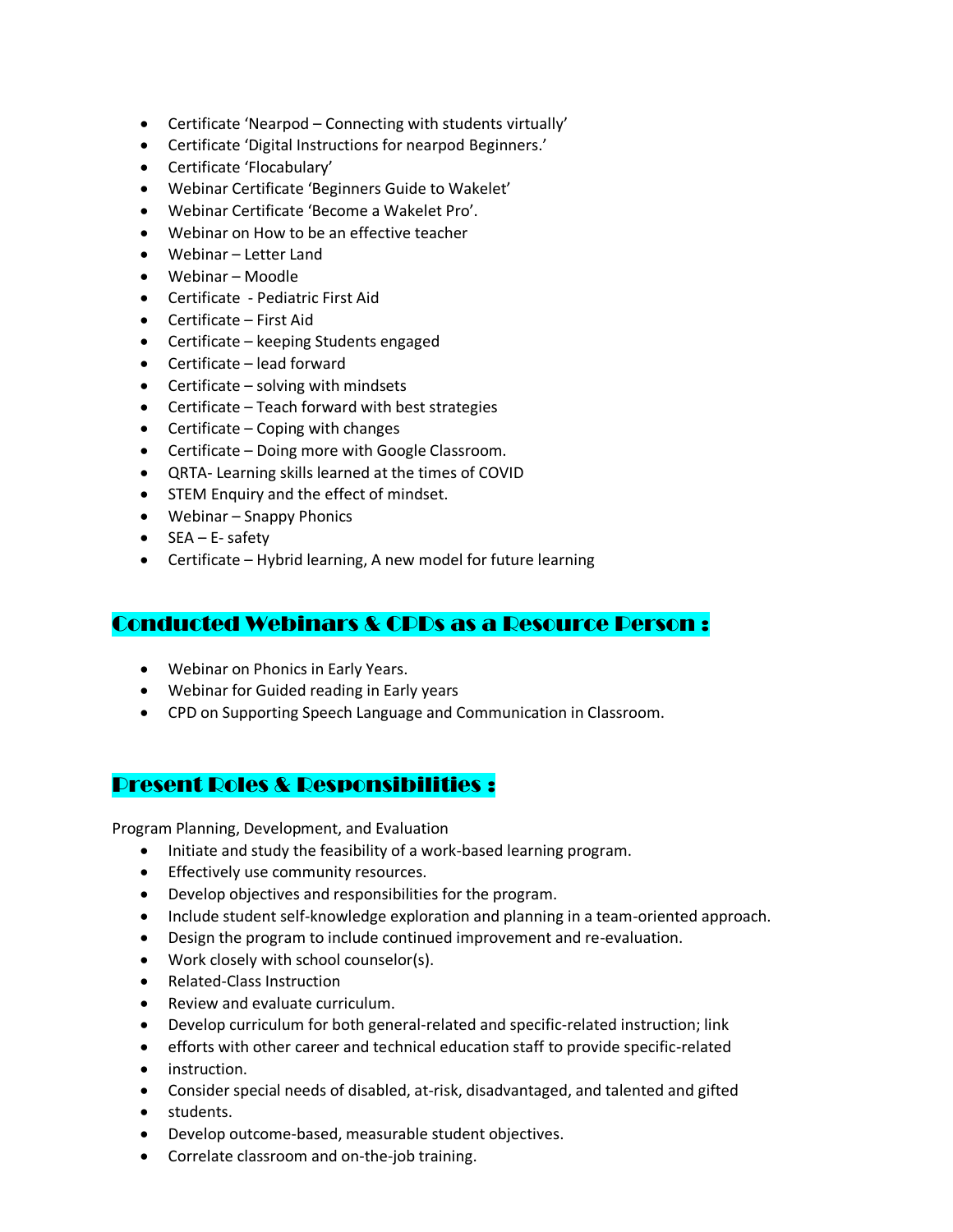- Use a variety of teaching methods and techniques, including team teaching.
- Use field trips, community facilities, and speakers to supplement classroom learning.
- Individualize instruction, as appropriate.
- Evaluate instruction and curriculum, using input from students, teachers, and advisory council members.

On-the-Job Instruction and Coordination

- Evaluate, select, and establish training stations.
- Inform practitioners and parents of their role and responsibilities.
- Create, monitor, and adjust training plans in collaboration with the employer and
- student.
- Help training practitioners develop teaching techniques for working with students.
- Monitor student progress through regular on-site visits and on-going communication.
- Seek student evaluation

Guidance and Advising

- Provide for special needs of disabled, talented and gifted, disadvantaged, and at risk students.
- Help students develop good work habits.
- Recognize when students need counseling from other staff members and agencies.
- Write letters of recommendation for students.

# **EDUCATIONAL QUALIFICATIONS:**

- 1. Passed ICSE from ST. MICHAEL'S SCHOOL (I.C.S.E BOARD) in the year 1996.
- 2. Passed H.S. from BIDHAN CHANDRA INSTITUTION (W.B.C.H.S.E.) in the year 1998.
- 3. Passed B.Com. from SHREE SIKSHAYATAN COLLEGE (C.U.) in the year 2001.
- 4. Passed M.Com. from IGNOU in the year 2008
- 5. M.A. in English from IGNOU.
- 6. TESOL Certification from American TESOL Institute.

## **PROFESSIONAL QUALIFICATIONS:**

- Bachelor of Education (B. ED) from Indira Gandhi National Open University (IGNOU), New Delhi.
- Diploma in Pre-Primary & Primary Teacher's Training from National Institute of Creative Performance, Kolkata.
- Post Graduate Diploma in International Business Operations.
- **₺** Diploma in KG & School Supervision KHDA approved.
- **₺** Undergoing NCFE CACHE Level 5 Diploma in Leadership for Children & Young People Services

# **ADDITIONAL QUALIFICATIONS:**

Certificate in Computer (Basics).